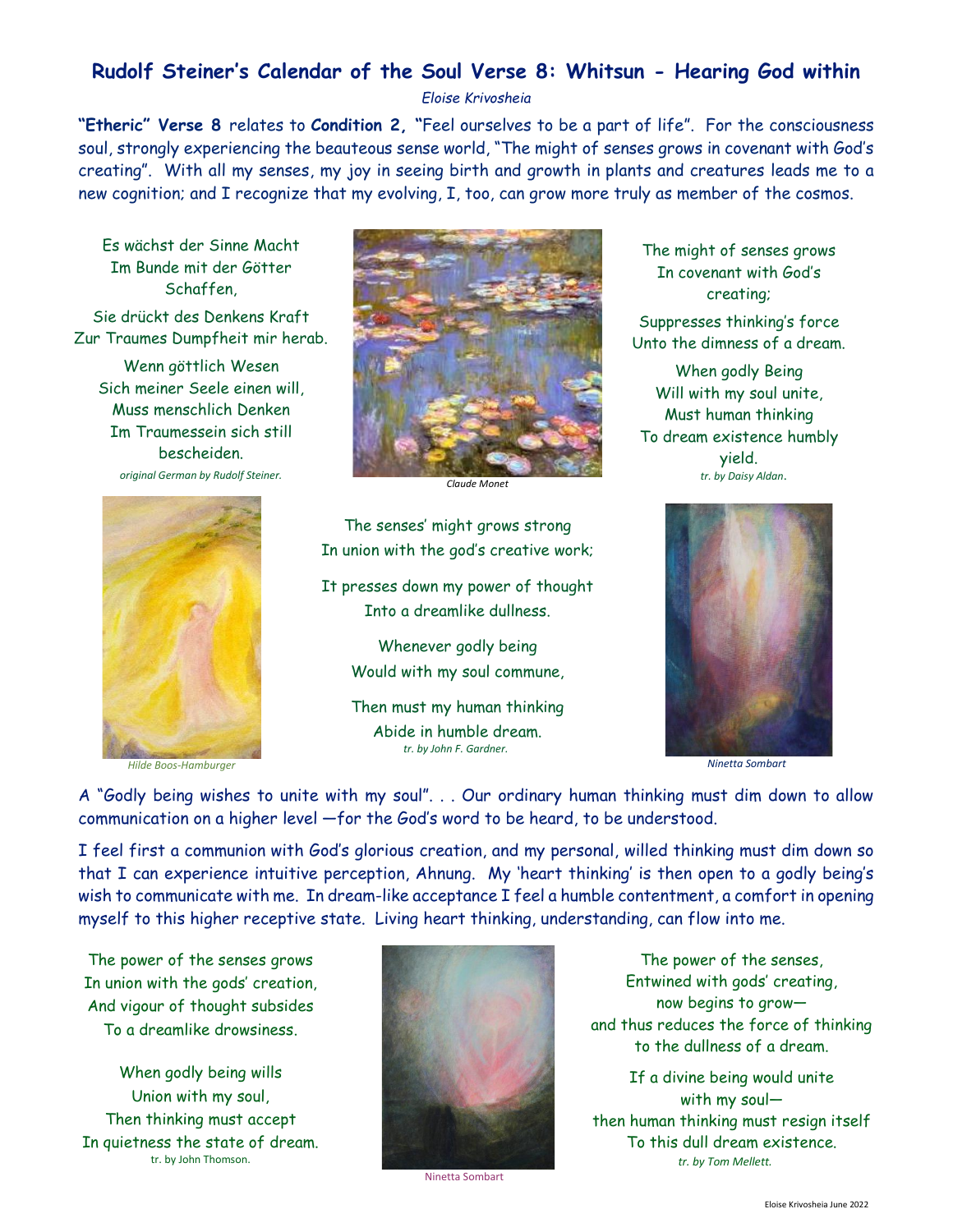Last week the soul called on the forces of Ahnung, which we may think of as intuition, or a kind of prescience, to insure that we not fall prey to Lucifer's enticements in the sense world. While appreciating the shining beauty of nature, we must not in dream-like mood lose our ego consciousness that rightfully needs to take in thoughts of the spirit.

Thus, as we look in appreciation at Springtime's many flowers, taking in their beauty, their perfection in form, our thinking may flow to the harmonious idea that flowers in their perfection do verily manifest the perfection of their creator. "Then does the green mantle of plants so work upon us that we feel and perceive in our inner being something spiritually bursting forth into bloom." Rudolf Steiner, *The Spiritual Beings in the Heavenly Body and in the Kingdoms of Nature.*

There is a similarity in Spring/Summer time, our night time sleep and to the time between death and rebirth when we are in the spiritual world, for these all are special connecting times for us with the spiritual world. We can connect more easily to the spiritual world during these



Spring/Summer days and the spiritual world truly wants to 'commune' or 'unite' with us. Verse 8 indicates that it is indeed the ego's choice —and responsibility, to take in godly thoughts. To make this possible, "Whenever godly being Would with my soul commune, Then must my human thinking Abide in humble dream." –J.F. Gardner



We may ask how best may we enable godly beings to work in us at night? The answer is that by reading, meditating and thinking spiritual thoughts and most especially in learning to understand the life of Christ, the Mystery of Golgotha and the magnificent gifts Christ has given and continually gives to humanity and to the world. These are the thoughts that help us to evolve as we are intended.

It may seem astounding that Lucifer's very gift to us of freedom is that by which we can understand the Christ. In Rudolf Steiner's lecture of March 22, 1909 in Berlin, he says that this human deed of using our freedom to

understand the Christ, becomes a deed whereby "the Luciferic Spirits are cleansed and purified in the fire of Christianity, and the wrong done to the earth by them is changed into blessing."

We work into our life of the day what we have taken in during sleep. When we take up during the day

thoughts of some significance—not just mundane thoughts, the 'godly beings' can then permeate them at night with the power of will. They can give us power to do our work with a kind of artistry and warmth for other people, helping us to put into practice Christ's ideas of brotherhood.

We may ask that the godly spiritual beings help us to refine and purify our thoughts —in all our work even those of a legalistic or business nature. The Ahnen we asked for in last week's verse can grow into a powerful force in our lives for the good.



An important happening at this time, which only later in the year will we be conscious that it has occurred, is that our 'spirit child' who will be born again at Christmas, is now conceived in us.

The *Calendar of the Soul* wants to help us become conscious of all these spiritual experiences.